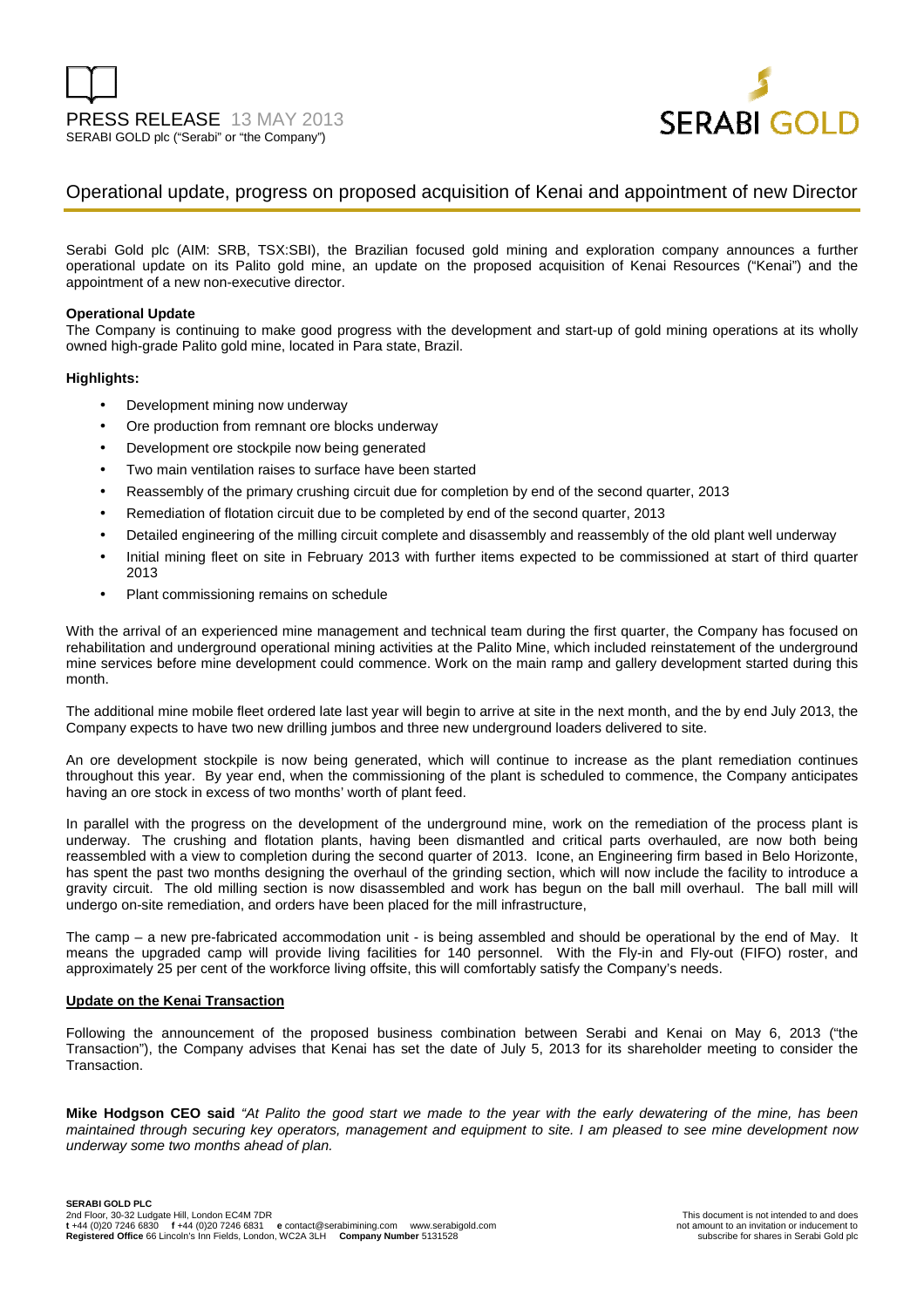



The plant remediation is also progressing well and we hope to report that the crushing and flotation plants will both be completed by the end of the second quarter of 2013, which means we are on time and budget to commence production at the end of the year.

This news along with our recent announcement to acquire Kenai and the Sao Chico asset is very satisfactory to say the least. Being able to accommodate the requirements for the processing of Sao Chico ore into the plant design as we remediate the processing facility is very timely indeed."

## **Appointment of New Director**

The Company is pleased to announce the appointment of Mr. Nicolas Bañados as a Non-executive Director of the Company with immediate effect. The appointment of Mr Bañados is in line with the subscription arrangements concluded with Fratelli Investments Limited in January 2013 and he becomes the second representative of Fratelli to join the board of Directors of the Company.

Mr Bañados, aged 36, is an attorney-in-fact of Fratelli Investments. Mr Bañados graduated from the Catholic University of Chile in 2000 and from 2001 until 2003 he was an investment analyst of the Research Department at Consorcio Vida Life Insurance Company. In 2003 Mr Bañados joined Fratelli Investments, and its non-discretionary fund manager, Megeve Investments, as Portfolio Manager. Between 2005 and 2007 he completed an MBA at The Wharton School, University of Pennsylvania, United States. Following completion of his MBA, Nicolas Bañados re-joined Fratelli Investments and Megeve Investments, as Vice President and subsequently as Managing Director of Private Equity

Mr. Nicolas Ramon Bañados Lyon, 36, has held the following directorships and /or partnerships in the last 5 years:

Current **Past** Megeve Group Companies Not applicable Haldeman Mining Company Synapsis S.A. Altair S.A. Colgener S.A. ESP\* Termotasajero S.A. ESP\* Inversiones Colgener S.A. Asesorías e Inversiones Barolo Limitada\* Asesorías e Inversiones Brunello Limitada\* Asesorías e Inversiones Sangiovese Limitada\* Inmobiliaria Tiberio Limitada\* Inversiones Cowie Chile Limitada\* Soc. Inv. Y Rtas Megeve Limitada\* Inversiones Punta Limitada\* Inversiones Lontano Limitada\* Inversiones Foot Limitada\* Inmobiliaria Y Rentas Lucca Limitada\* Megeve Inversiones Mineras Limitada\* Megeve Inversiones de Infraestructura Limitada\* Inversiones Lucca Dos Limitada\* Megeve Consulting S.A.\* Inversiones Megeve Dos Limitada\* Inversiones Menevado Limitada\* Inversiones Gross Limitada\* Inversiones Menevado Dos Limitada\* Inversiones Siegal Limitada\* Inversiones Megeve Capital Limitada\* Asesorias e Inversiones RSM\* Megeve Capital LLC\* Fratelli Investments Limited\* San Martin Internacional Investments Corporation\* Ariel Investments International Limited\* MG Energy Investments LLC\* Inversiones Megeve Colombia Limitada\* Inversiones Megeve Dos SAS\* Inmobiliaria NG SA\* Inversiones Santa Trinidad S.A. (Panama)\* Inversiones MG Energy S.A. (Panama)\*

**SERABI GOLD PLC**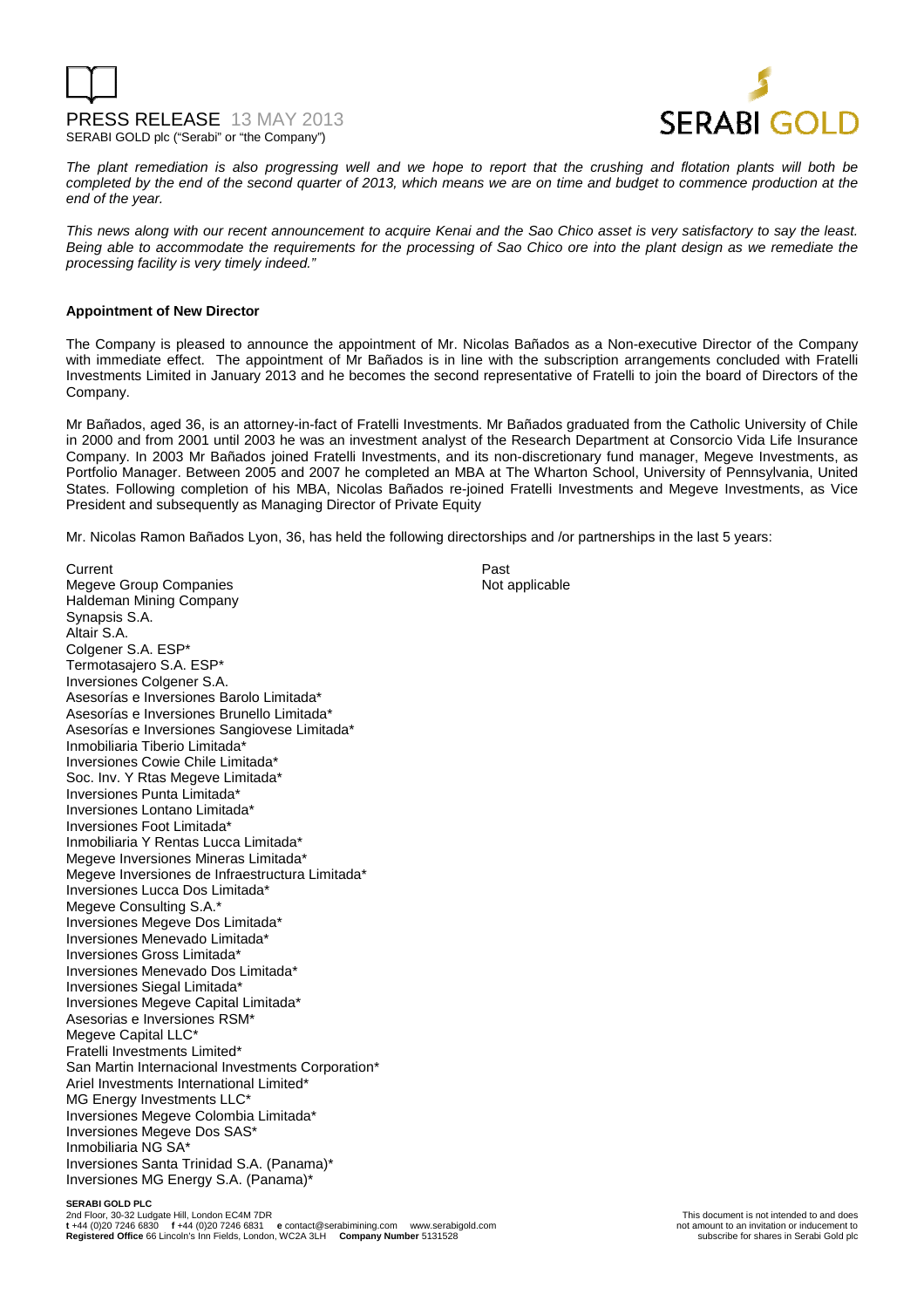



Reforestadora del Sinú S.A. (Panama)\* Reforestadora del Sinú Sucursal Colombia (Colombian Branch)

**Other** Forestal Alba Limitada\* Inmobiliaria Alba Ltda\* El Pellín Ltda\* Forestal Santa Mónica Ltda\* B y L Ltda\* Inversiones Farellones\* Inversiones Colorado\* FIP Santa Mónica \* Administradora e Inversiones Isidora S.A.\* Curtidos y Pieles S.A.\* Agricola Baly LTDA\* Pedro Dagorret S.A.\* Bañados y Compañí S.A. Financia Capital Corredores de Bolsa de Productos S.A. Financia Capital Factoring S.A. Minera Las Cenizas S.A. Banados y Cia S.A. Asesorias e Inversiones Asturias Limitada

\* Attorney-in-fact

Mr. Bañados has a direct interest in 144,282 shares in Serabi Gold.

Mr Bañados is the beneficial owner of 50 per cent. of the share capital of Asesorias e Inversiones Asturias Limitada which beneficially owns: (1) directly 159,665 Serabi ordinary shares; and (2) 25 per cent. of the units in Fondo de Inversion Privado Santa Monica, a private financial investment fund, which is interested in 22,140,000 Serabi ordinary shares and 216,666 warrants to subscribe for new Serabi ordinary shares at an exercise price of 15p per new Serabi ordinary share on or before 23 January 2014.

There is no further information on Mr. Bañados required to be disclosed under Schedule Two, paragraph (g) (i)-(viii) of the AIM Rules for Companies

## **Enquiries**

**SERABI GOLD plc** 

**BEAUMONT CORNISH Limited** 

Roland Cornish **t** +44 (0)20 7628 3396

**Nominated Adviser** 

**Michael Hodgson t** +44 (0)20 7246 6830<br>Chief Executive **m** +44 (0)7799 473621 m +44 (0)7799 473621

**Clive Line t** +44 (0)20 7246 6830 Finance Director **m** +44 (0)7710 151692

**e** contact@serabigold.com

www.serabigold.com

## **PEEL HUNT LLP Joint UK Broker**

Matthew Armitt **t** +44 (0)20 7418 9000 Andy Crossley **t** +44 (0)20 7418 9000

**FOX DAVIES CAPITAL Ltd Joint UK Broker** 

Jonathan Evans **t** +44 (0)20 3463 5010

## **BLYTH WEIGH COMMUNICATIONS LTD**

**UK Public Relations** 

Tim Blyth **t** +44 (0)20 7138 3204 **m** +44 7816 924626 Rob Kellner **t** +44 (0)20 7138 3204 **m** +44 7800 554377

Copies of this release are available from the Company's website at **www.serabigold.com** 

Michael Cornish **t** +44 (0)20 7628 3396